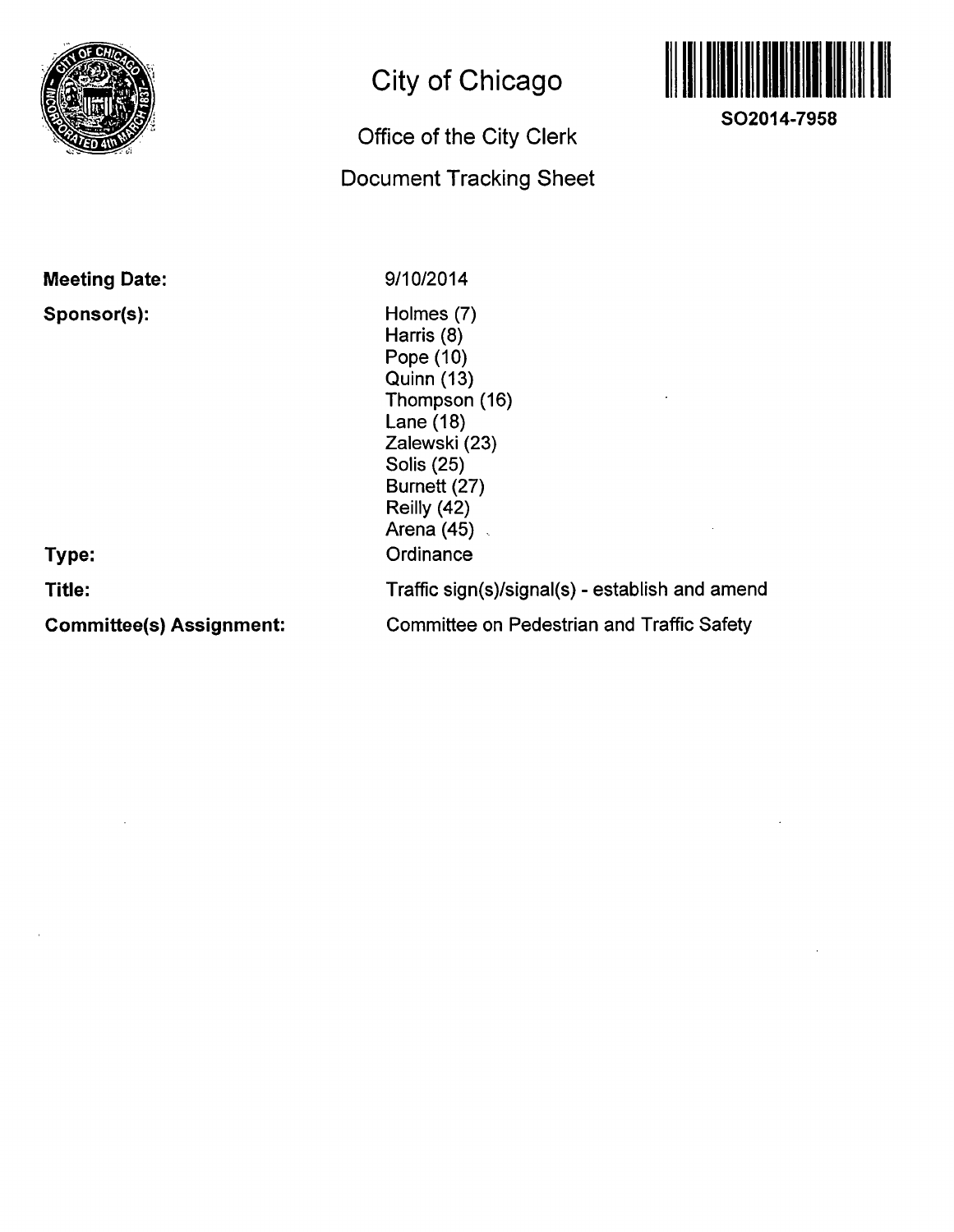#### TRAFFIC WARNING SIGN AND/OR SIGNALS

#### BE IT ORDAINED BY THE CITY COUNCIL OF THE CITY OF CHICAGO:

SECTION 1. Pursuant to Title 9, Chapter 64, of the Municipal Code of Chicago, that the Commissioner of Transportation is hereby authorized and diirected to erect and amend Traffic Warning Signs and Signals, for the following locations are hereby designated:

| <b>WARD</b>    | TRAFFIC WARNING SIGNS AND/OR SIGNALS:                                                                                                                                                            |
|----------------|--------------------------------------------------------------------------------------------------------------------------------------------------------------------------------------------------|
| $\overline{7}$ | E. 101st Street; E. 101st Street and S. Crandon Avenue; All Way Stop Sign, stopping<br>all approaches -- (14-000493584) [Or2013-689]                                                             |
| 8              | E. 98th Street; E. 98th Street and S. Dobson Avenue; All Way Stop Sign, stopping<br>all approaches -- (13-01367647) [Or2013-515]                                                                 |
| 10             | 135th Street; E. 135th Street at S. Avenue M; All Way Stop Sign, stopping all<br>approaches -- (14-00754314) [Or2014-194]                                                                        |
| 10             | E. 85th Street; E. 85th Street and S. Green Bay Avenue; All Way Stop Sign, stopping<br>all approaches - (14-00724189) [Or2014-139]                                                               |
| 13             | W. 60th Street; W. 60th Street and S. Menard Avenue; All Way Stop Sign, stopping<br>east and westbound traffic on W. 60th Street and north bound traffic on S. Menard<br>Avenue [O2014-6762]     |
| 13             | W. 59th Street; W. 59th Street and S. Merrimac Avenue; All Way Stop Sign, stopping<br>east and westbound traffic on W. 59th Street and south bound traffic on S. Merrimac<br>Avenue [O2014-6763] |
| 13             | W. 57th Street; W. 57th Street and S. Natoma Avenue; Two Way Stop Sign, stopping<br>eastbound and westbound traffic on W. 57th Street and S. Natoma Avenue<br>$[Or2014-380]$                     |
| 16             | W. 56th Street; W. 56th Street and S. Claremont Avenue; Stop Sign, stopping S.<br>Claremont Avenue for W. 56th Street - (14-00417279) [Or2013-533]                                               |
| 16             | W. 56th Street; W. 56th Street and S. Oakley Avenue; Stop Sign, stopping W. 56th<br>Street for S. Oakley Avenue -- (14-00417556) [Or2013-534]                                                    |
| 18             | W. 84th Street; W. 84th Street and S. Kildare Avenue; All Way Stop Sign, stopping<br>all approaches -- (14-00285642) [Or2014-55]                                                                 |
| 23             | S. Rutherford Avenue; S. Rutherford Avenue and W. 51st Street; Stop Sign, stopping<br>northbound traffic on S. Rutherford Avenue at the intersection of W. 51st Street<br>[Or2014-389]           |
| 25             | W. 18th Street; W. 18th Street and S. Wentworth Avenue; All Way Stop Sign, stopping<br>all approaches [Or2014-390]                                                                               |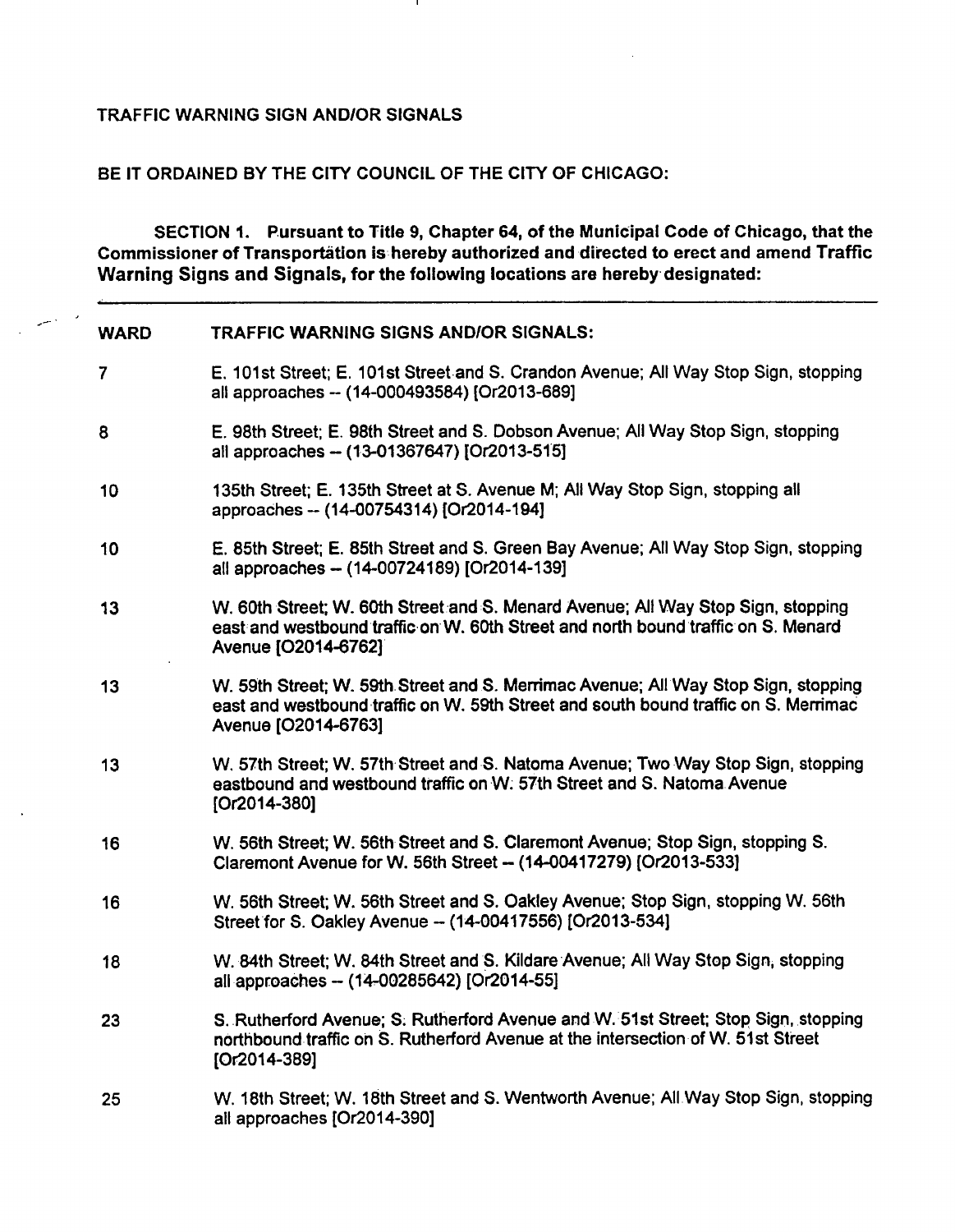| <b>WARD</b> | TRAFFIC WARNING SIGNS AND/OR SIGNALS CONT'D:                                                                                                                         |
|-------------|----------------------------------------------------------------------------------------------------------------------------------------------------------------------|
| 27          | 1300 W. Jackson Boulevard; W. Jackson Boulevard and S. Throop Street; All Way<br>Stop Sign, stopping all approaches [O2014-6704]                                     |
| 42          | W. Walnut Street; W. Walnut Street and N. Union Avenue; Stop Sign, stopping<br>westbound traffic on W. Walnut Street -- (14-01146871) [O2014-5266]                   |
| 45          | N. Lowell Avenue; N. Lowell Avenue and W. Belle Plaine Avenue; Two Way Stop Sign,<br>stopping westbound W. Belle Plaine Avenue traffic -- (14-00787680) [Or2014-200] |
|             |                                                                                                                                                                      |

**SECTION 2. This ordinance shall take effect and be in force here in after its passage and publication.**